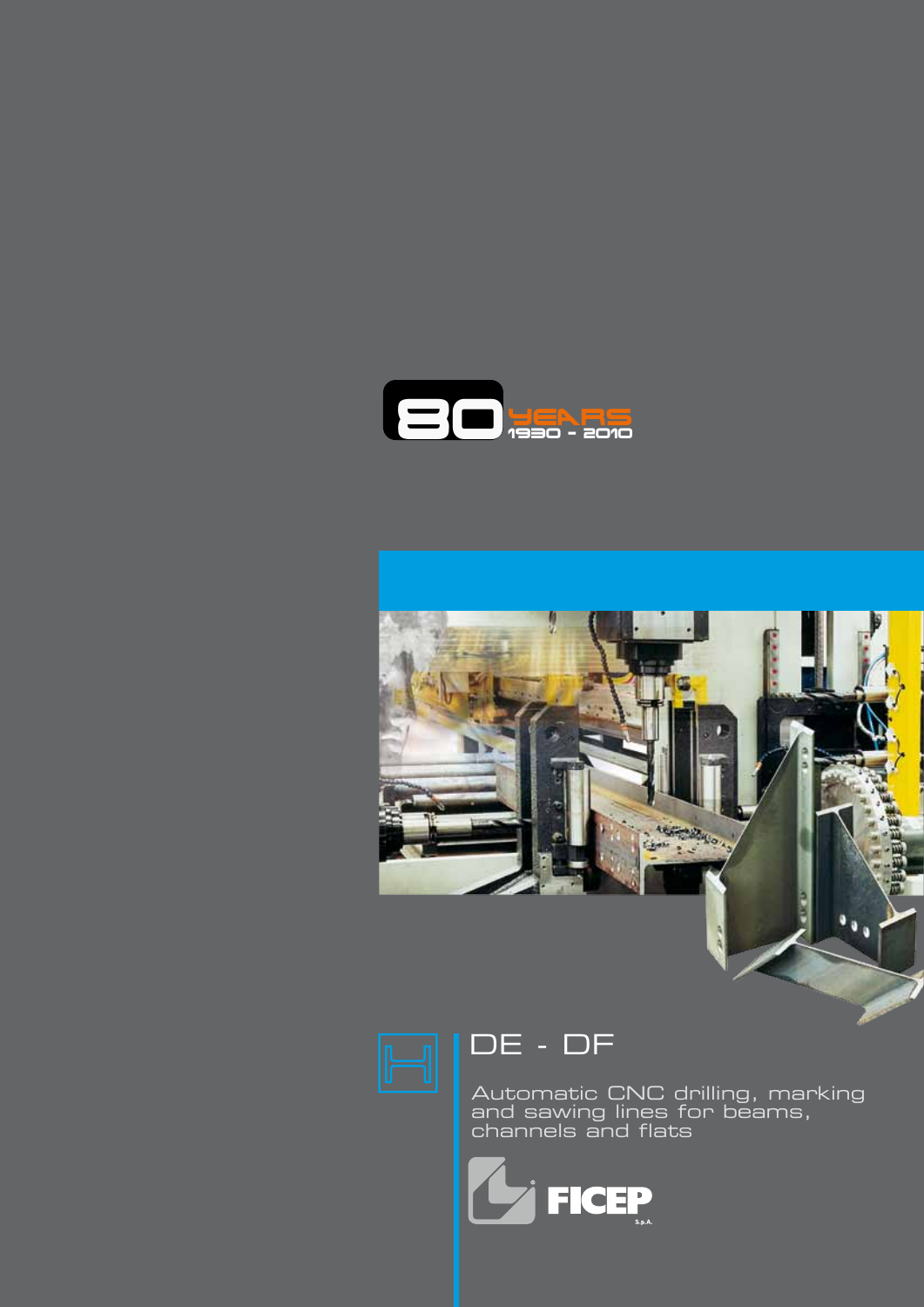







The H-I-U etc. rolled steel sections are the supporting frame of all the modern civil and industrial constructions. Technical & Economical choises:

- Interfaces within your existing environment
- Reduced cost per linear meter
- Ease of assembling
- Planning semplicity
- Possibility to identify and trace the manufactured workpiece
- Good adaptability to the anti-seismic requirement

justify the strong demand for processed sections, and the parallel development of steel construction industries and service centers.

Ficep turns to these production sectors with a complete range of CNC lines suitable for the automatic processing of every kind of flat or shaped rolled section; the main goal is to increase the productivity through:

• Processing efficiency

• Reduction of handling operations between the different processing phases

• Hardware and Software connected in order to simplify the machine language and open dialogue with every external estimation and planning center.

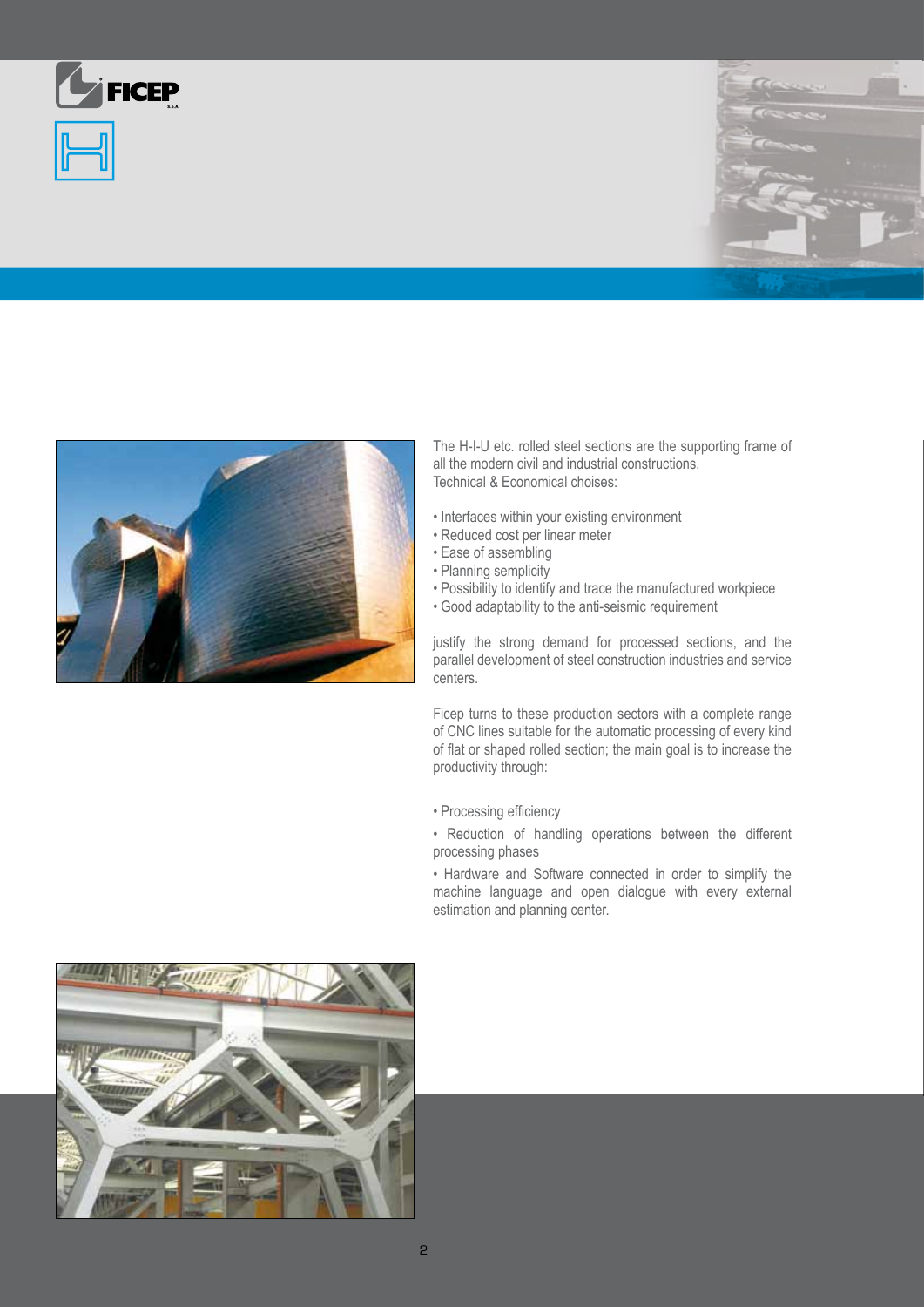



# 1003 DFB VANGUARD 10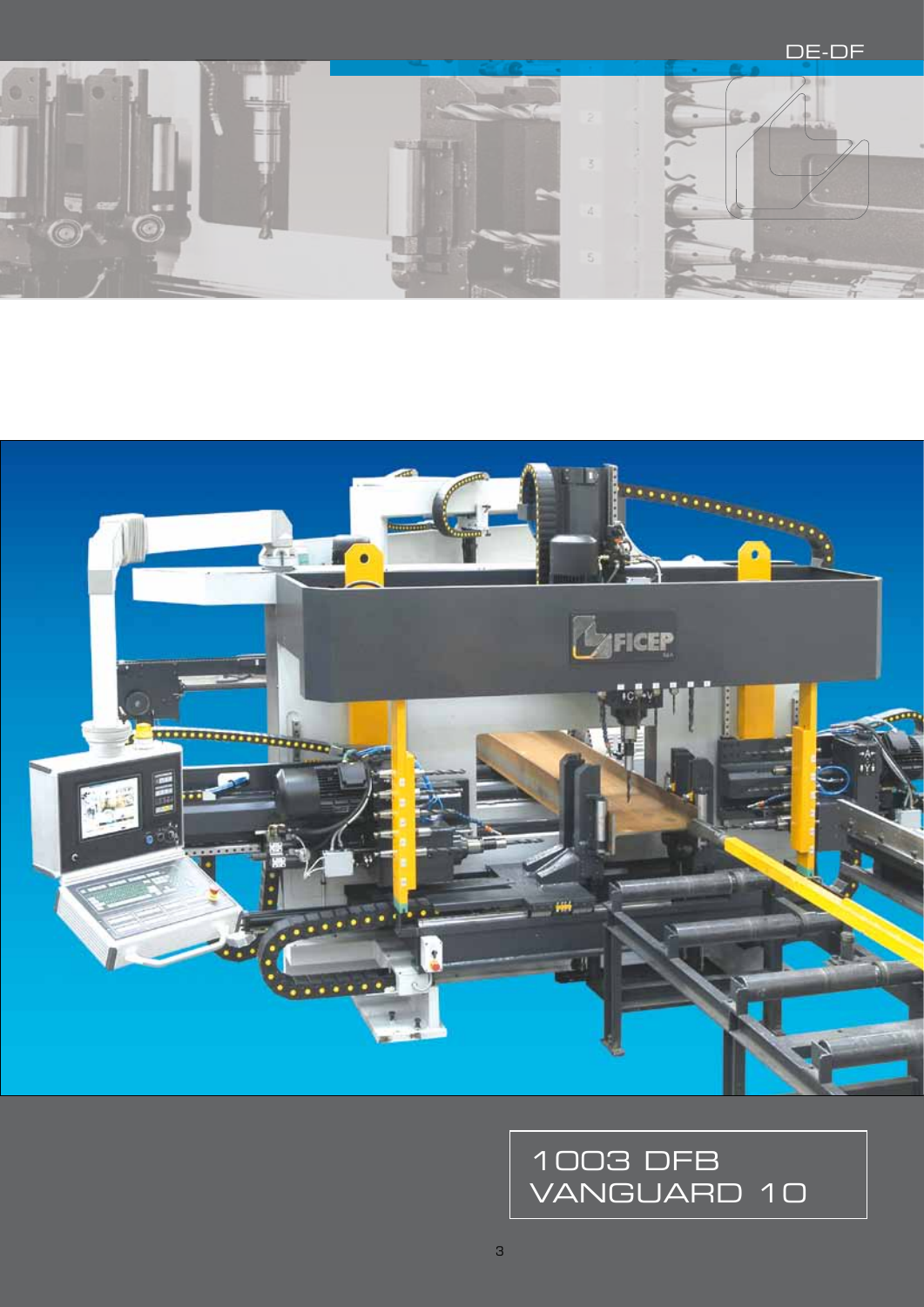



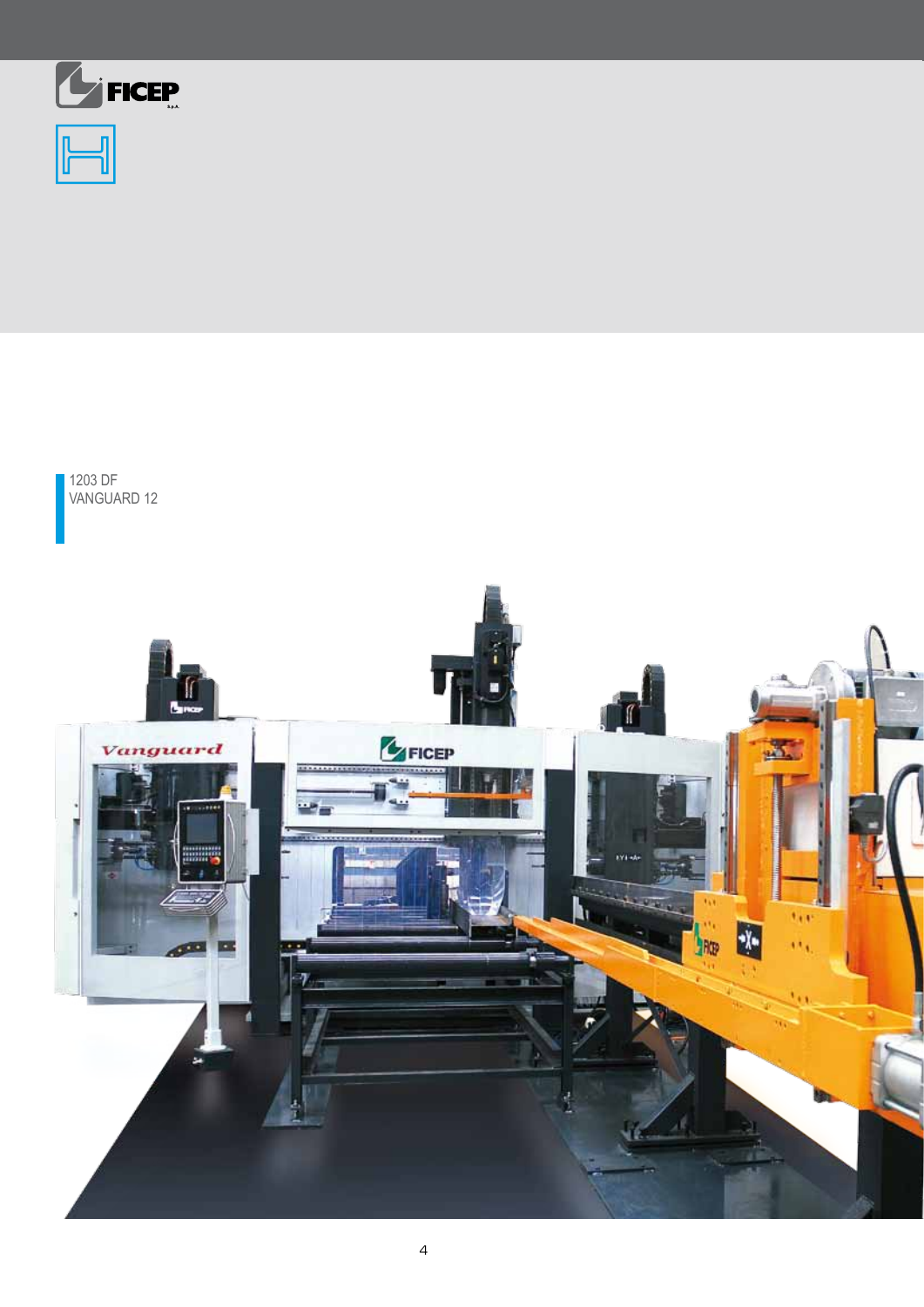



1204 DFRC<br>VANGUARD 12

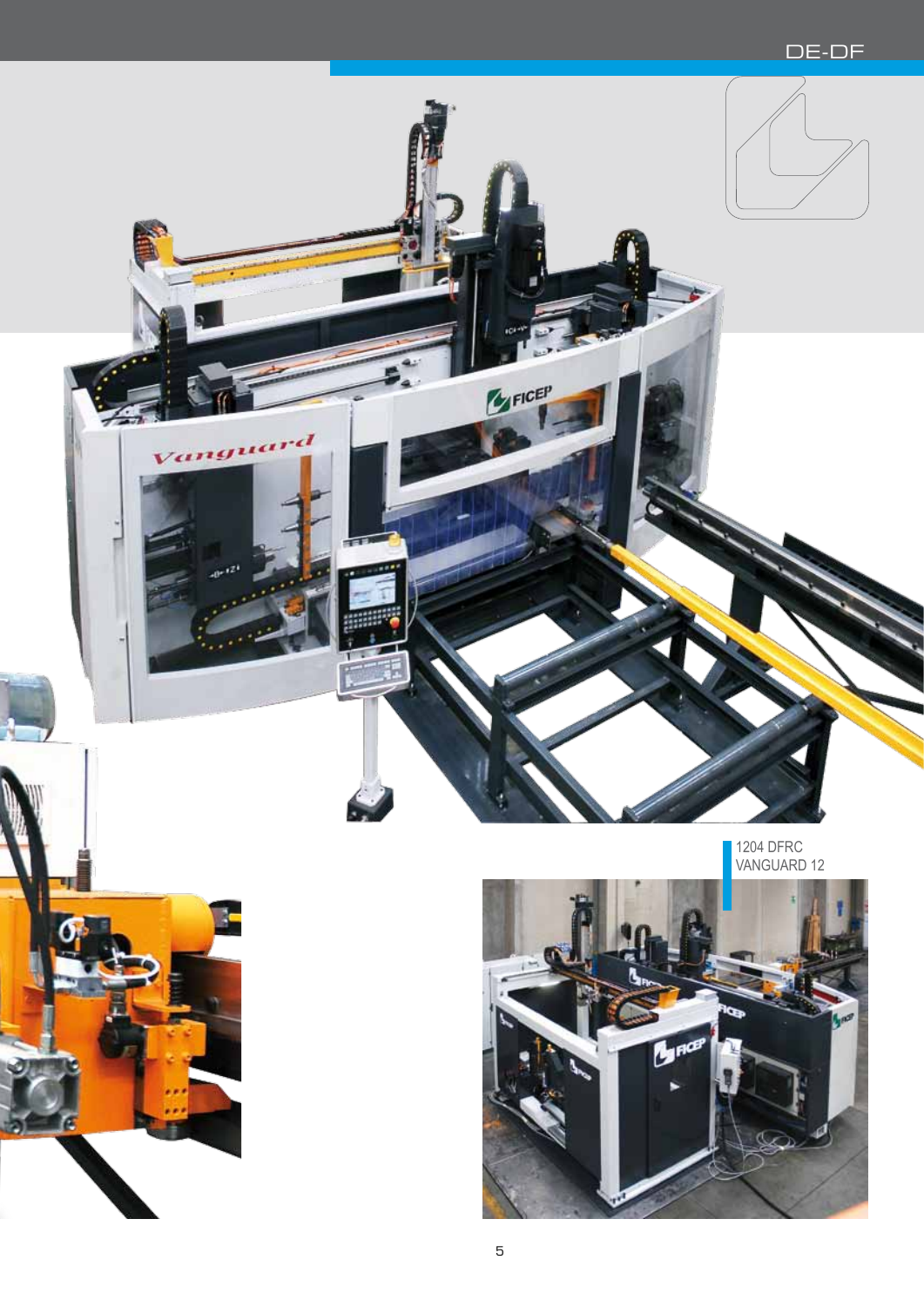





# 1003 DEB BASIC VERSION COMBINED WITH SAWING UNIT

The DE and DF drilling lines become DEB and DFB when they are combined with a band sawing unit in order to carry out automatically drilling and shearing operations at 90° or at variable mitering on the same system.

The advantages that this system offers are the following:

- Layout optimization and therefore space saving in the area
- Reduction of personell working on the system

• Reduction of the initial investment costs as the system has common elements between the two lines (CNC – rollerways – tables – service equipments)

- Reduction of handling
- Possibility to obtain very short final workpieces automatically, both drilled and cut

### SPECIFICATIONS OF THE SAWING UNIT IN DEB and DFB MODELS

Sawing unit built with:

- Sturdy structure welded into a closed frame in order to minimise the vibration
- Prismatic sliding guides installed on the basic structure
- Blade guide system
- Blade lubrication and cooling system
- Brush for blade cleaning
- System to adjust cutting speed according to the section of the profile
- Swarf conveyor
- Automatic saw mitering at +45°/-45°
- Automatic control of the vertical blade stroke





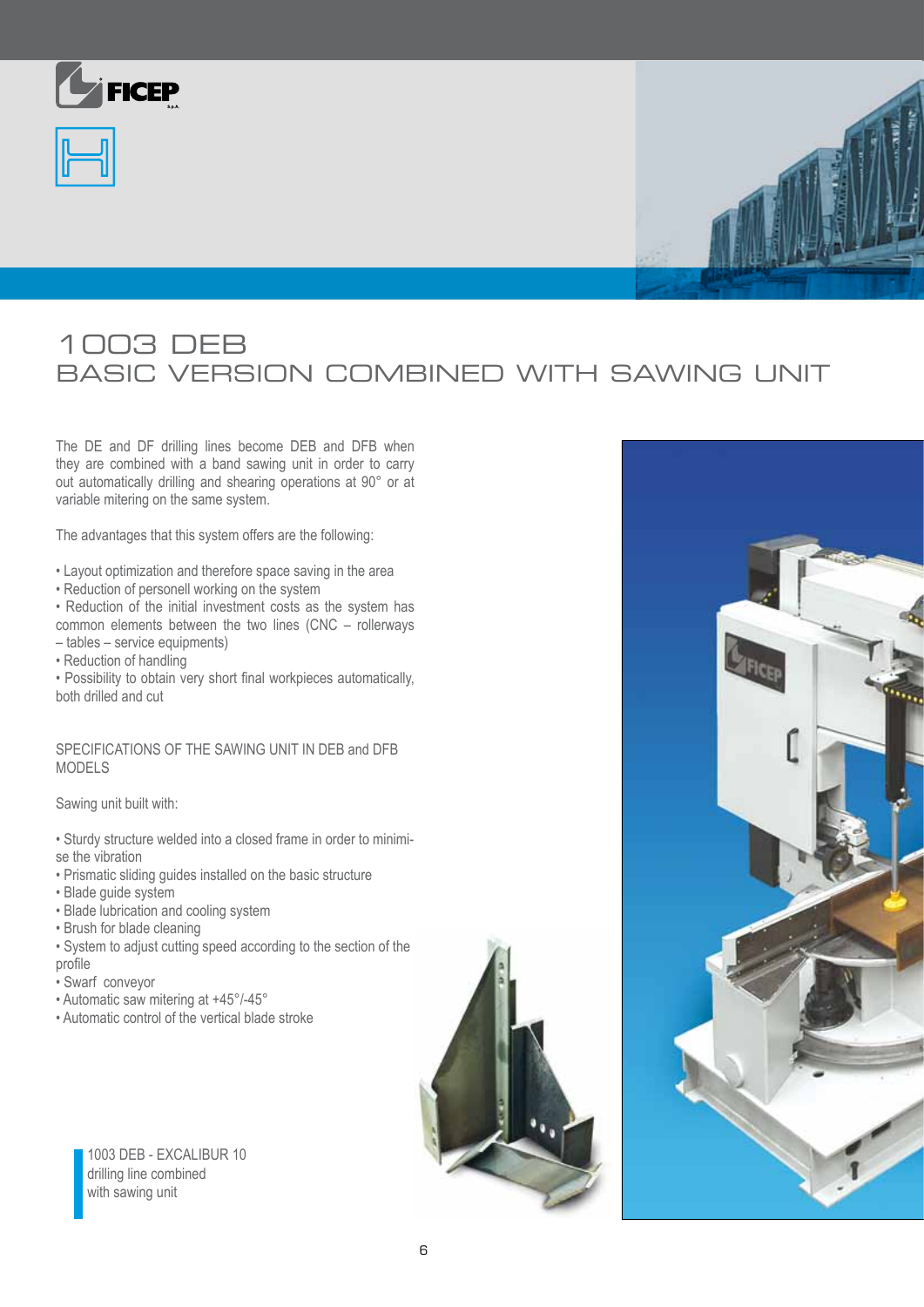

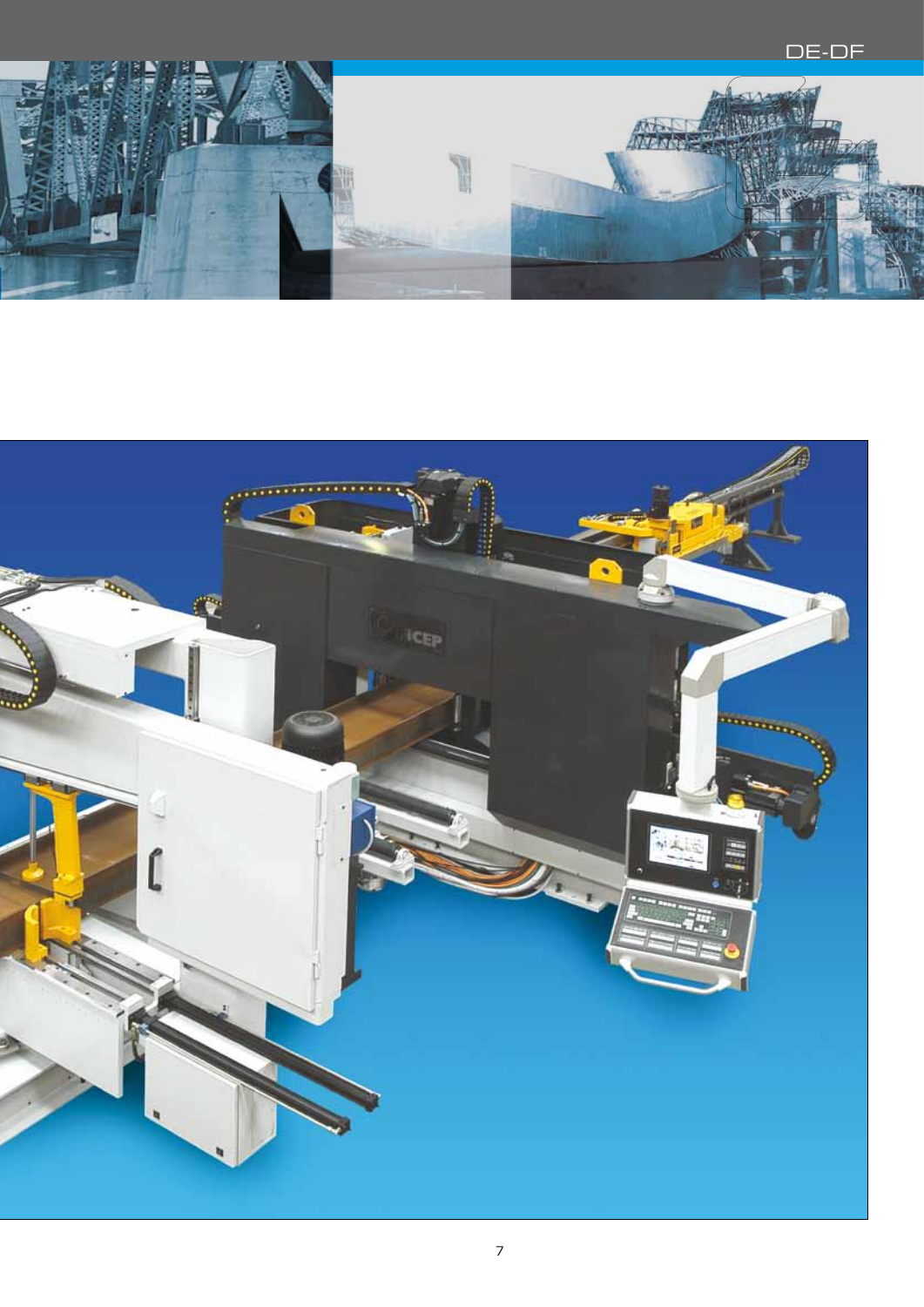



1103 DE - EXCALIBUR 11 with tool-change system



Disk marking unit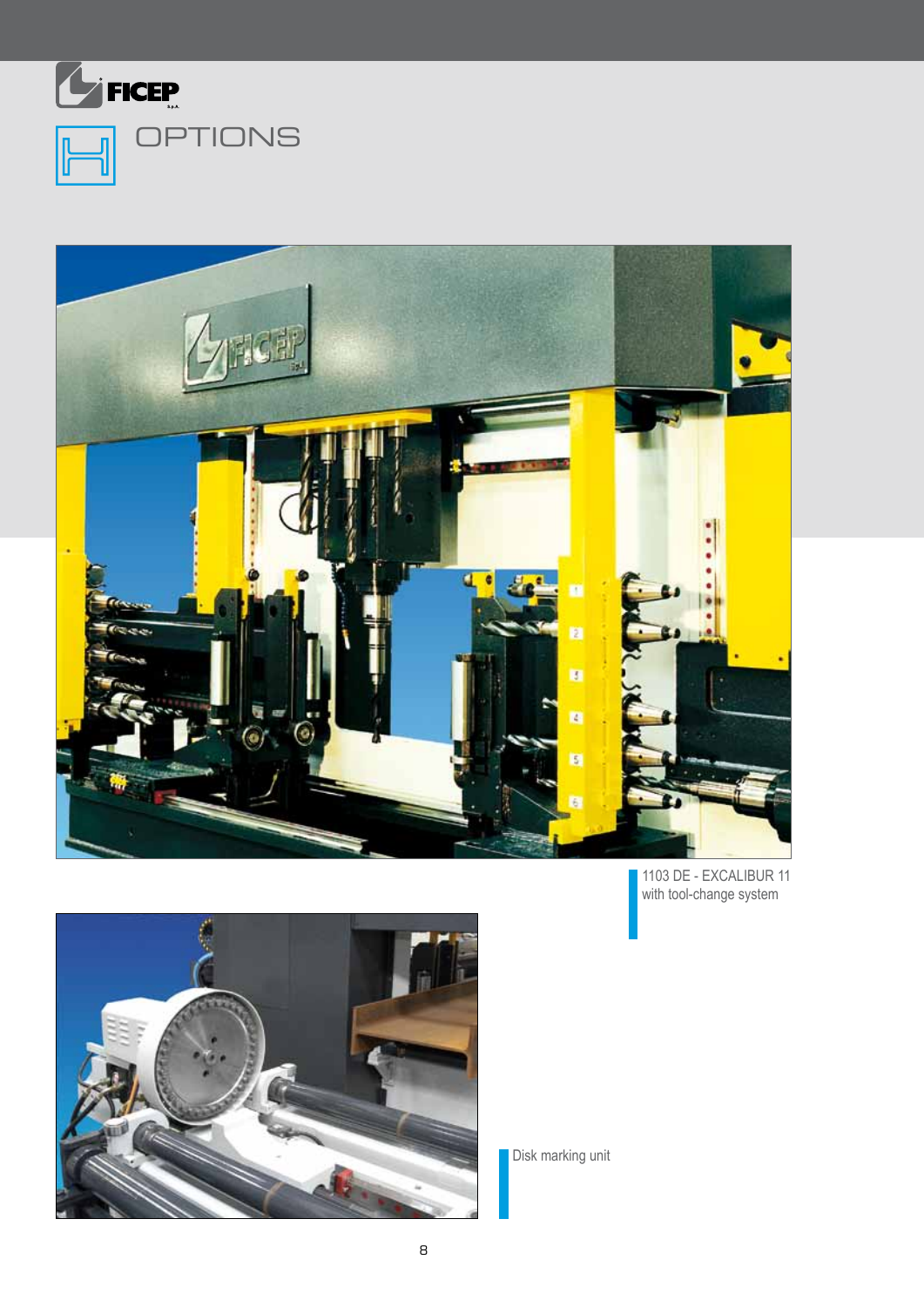### DX-DF





#### **For DE-DEB and DF-DFB series:**

• Infeed / Outfeed conveyor for 16 mt or 20 mt long profiles

• Loading / Unloading transfer tables with catches or carts for 12 mt or 16 mt or 20 mt long profiles

• Marking unit mod. MKT 36 N with 36 positions which is able to mark (one bar at a time) the lower flange of I beams, the flange of Channels and the vertical flange of angles. The marking unit is equipped with characters holder disk, whose rotation is controlled by CNC. The marking cycle is automatically selected by the CNC and uses the X axis of the line in the longitudinal direction.

• Only for DF-DFB series, independent tool-change device with 6 positions (one device for each drill head). The selection and the change of the tool is automatically controlled by CNC. ISO 45 connection with Morse Taper 4.

#### **Also available for the DEB and DFB series:**

- Automatic saw mitering at +45°/-60°.
- Internal/external cooling system for drills automatically selected by CNC.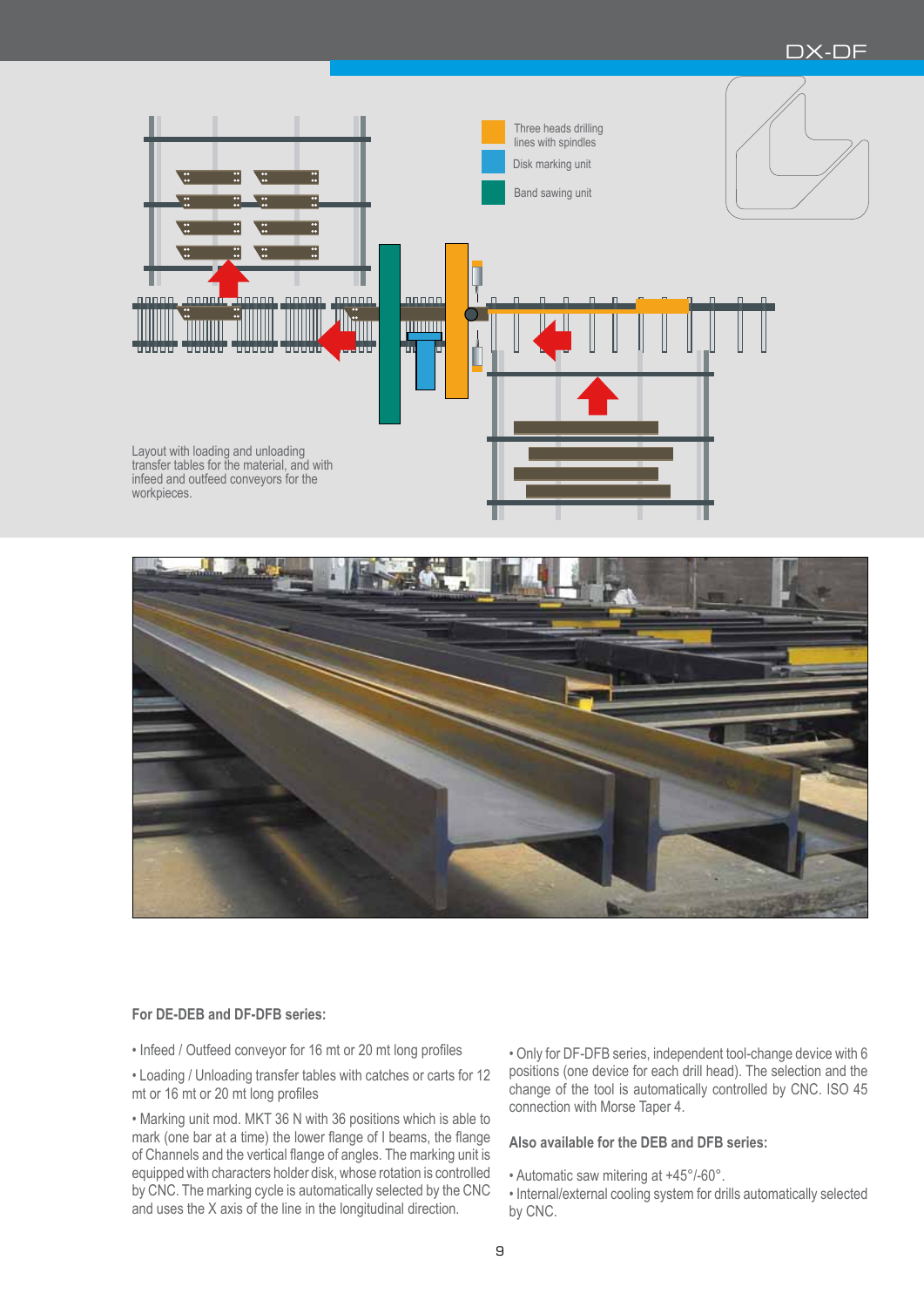

# HARDWARE and SOFTWARE

The new generation control unit, with controlled axes, is based on a fieldbus CANopen technology.

The CNC is positioned on a mobile control panel, so that the operator can have a complete view of the machine.

All the input and output cards are connected to the bus and lodged on the machine, if it's possible.

The CNC is equipped with:

- digital inputs (24V optoinsulated)
- digital outputs  $(24V -$  protected transistors)

The control panel is an industrial PC containing the CNC and having the following specifications:

- 600 Mhz CPU with L2 512 KB "cache"
- 512 MB RAM memory
- Touch screen colour video TFT 12.1''
- Keyboard panel and auxiliary pushbutton panel
- 10/100 RJ45 Ethernet port
- USB modem
- 1 additional USB port
- WINDOWS XP Embedded operative system
- Teleservice software

# *Programming*

- Simplified data input (with tables and workpiece on-screen graphics)
- Absolute and incremental values
- Diameters programming
- Linear, matrix and flange patterns

# *Processing*

- Automatic tool assignment
- Unit offset sum
- Values ordering

# *Execution*

- Automatic cycle stop for "setup" modification, and on-screen indication of the tools to be changed
- Automatic control to prevent any possible collision of the drills
- Drilling parameters table

*All the indications are clearly displayed on the screen, and concern:*

- Current program indication, with clear description of the program running at the moment
- CNC inside and outside alarms
- Registration of the date and time of the last 100 alarm messages
- Diagnostic messages to the operator

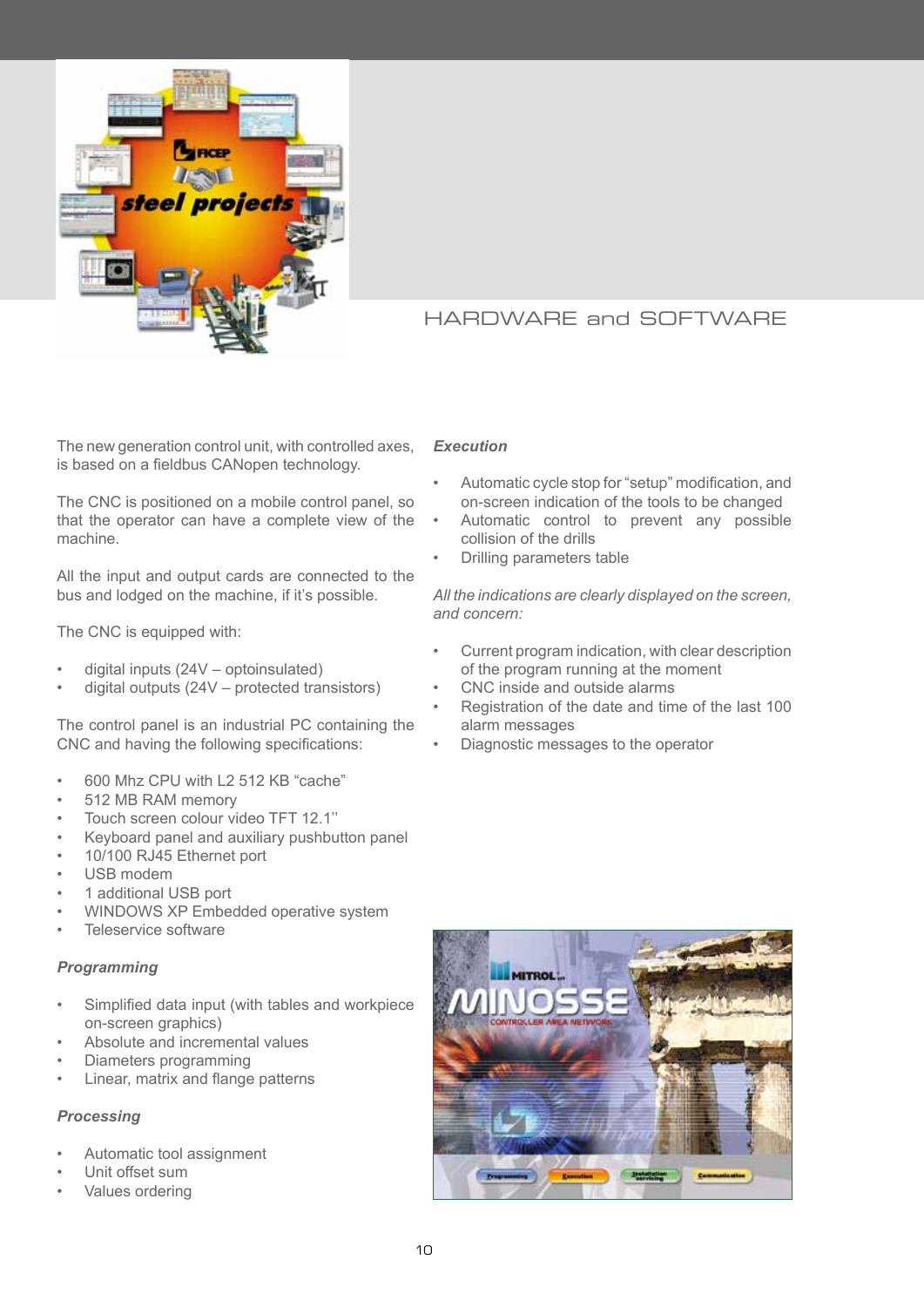DE-DF



| <b>MAIN TECHNICAL SPECIFICATIONS</b> |     |                      |                              |  |  |  |  |  |
|--------------------------------------|-----|----------------------|------------------------------|--|--|--|--|--|
| modello                              |     | 603 DE - EXCALIBUR 6 | <b>1203 DF - VANGUARD 12</b> |  |  |  |  |  |
| web height min                       | mm  | 60                   | 80                           |  |  |  |  |  |
| web height max                       | mm  | 610                  | 1220                         |  |  |  |  |  |
| flange width min                     | mm  | 30                   | 42                           |  |  |  |  |  |
| flange width max                     | mm  | 310                  | 510                          |  |  |  |  |  |
| drill heads                          | no. | 3                    | 3                            |  |  |  |  |  |
| spindles per head                    | no. |                      |                              |  |  |  |  |  |
| tools per spindle                    | no. | 1(4)                 | 1(6)                         |  |  |  |  |  |
| spindle power                        | kW  | 7,5                  | 15                           |  |  |  |  |  |
| maximun diameter                     | mm  | 40                   | 40                           |  |  |  |  |  |
| axes CNC controlled                  | no. | 7                    | ⇁                            |  |  |  |  |  |

| <b>MODEL</b>                           | Web Height<br>Min./Max. | Flange Width Min./<br>Max. | Drill Heads | Spindle Power | <b>Band Saw Motor</b> | <b>CNC Axes</b> |
|----------------------------------------|-------------------------|----------------------------|-------------|---------------|-----------------------|-----------------|
|                                        | mm                      | mm                         | no.         | kW            | kW                    | no.             |
| <b>603 DEB</b><br>Excalibur 6          | 60/610                  | 30/310                     | 3           | 7,5           | $\overline{4}$        | $7 + 2$         |
| <b>1003 DEB</b><br>Excalibur 10        | 80/1015                 | 42/450                     | 3           | 7,5           | 5,5                   | $7 + 2$         |
| <b>1103 DEB</b><br><b>Excalibur 11</b> | 80/1100                 | 42/450                     | 3           | 7,5           | 11                    | $7 + 2$         |
| <b>601 DFB</b><br>Orient <sub>6</sub>  | 60/610                  | 30/310                     | 1           | 7,5           | 4                     | $3 + 2$         |
| <b>1001 DFB</b><br>Orient 10           | 80/1015                 | 42/450                     | 1           | 15            | 5,5                   | $3 + 2$         |
| <b>1101 DFB</b><br>Orient 11           | 80/1100                 | 42/510                     | 1           | 15            | 11                    | $3 + 2$         |
| <b>1201 DFB</b><br>Orient 12           | 80/1220                 | 42/510                     | 1           | 15            | 11                    | $3 + 2$         |
| <b>2001 DFB</b><br>Orient 20           | 200/2000                | 60/510                     | 1           | 15            | 11                    | $3+2$           |
| <b>603 DFB</b><br>Vanguard 6           | 60/610                  | 30/310                     | 3           | 7,5           | $\overline{4}$        | $7 + 2$         |
| <b>1003 DFB</b><br>Vanguard 10         | 80/1015                 | 42/450                     | 3           | 15            | 5,5                   | $7 + 2$         |
| <b>1103 DFB</b><br><b>Vanguard 11</b>  | 80/1100                 | 42/510                     | 3           | 15            | 11                    | $7 + 2$         |
| <b>1203 DFB</b><br>Vanguard 12         | 80/1220                 | 42/510                     | 3           | 15            | 11                    | $7 + 2$         |
| 2003 DJB<br><b>Enterprise 20</b>       | 200/2000                | 100/600                    | 3           | 19            | 11                    | $7 + 2$         |